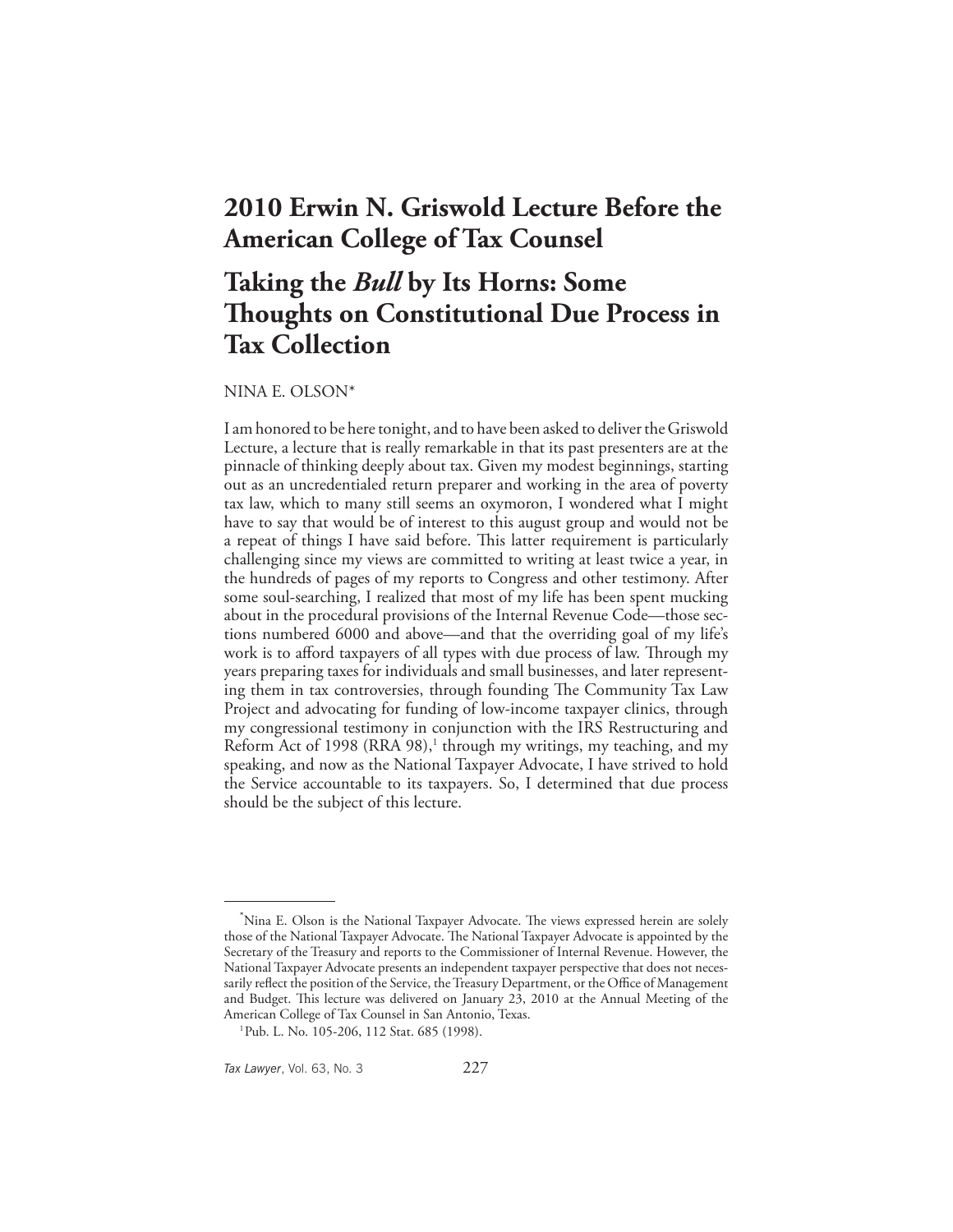It has been some time since I thought about due process in the constitutional and philosophical sense. So I hit the law books, to remind myself of the historical and philosophical bases of due process. As it turns out, unbeknownst to me, I have been advocating from these foundations all along. But as a result of preparing this lecture, I have begun to get a greater understanding of the underlying principles, which I hope will make me a more effective taxpayer advocate in the future.

At any rate, although I have no pretensions that I am anything more than a novice in thinking about these things, I present to you my ruminations about why we should care about due process in tax administration and what can happen when we do not provide these protections. This discussion is by no means a comprehensive analysis of this issue—it is just some beginning thoughts.

## **I. Due Process Protections, Generally**

My due process journey started with contemplating the concepts of a "sovereign" and sovereign authority. I have always had trouble with these concepts. Whenever someone says "you must do this," my first reaction—for reasons that no doubt go back to the recesses of my early childhood—is to say, "Oh yeah? Who says?" I must report that I have learned that this is not an effective line of reasoning to take with the sovereign, because whatever else the sovereign possesses, it possesses power—sovereign power, to be precise. My unease with sovereign authority is, of course, not unique—others throughout the centuries have sought to protect themselves from the sovereign's capriciousness and abuse of power. And it is from these efforts that concepts of due process derive.

Law evolved as a protection against the whim of a sovereign. Law at least theoretically imposes some order on human affairs and assures persons that the sovereign will act with some regularity and consistency. But even where the government is acting consistently, there arise situations where the government's actions are viewed by the populace as violating certain rights or interests. In those instances the populace needs a means of redress—of raising its concerns to the government and being heard. This tension is most acute when the deeply personal and core life, liberty, and property interests are at stake.

The United States Supreme Court has traced the concept of due process to the Magna Carta.2 Indeed, as we shall see, the very words used in Supreme Court due process analysis raise images of an all-powerful sovereign that can abuse and oppress the people. To protect against this abuse, we have come to believe that when the sovereign acts upon life, liberty, and property interests, the persons who are impacted must have some individualized method of protesting that action, even though the law is addressed to the populace as a whole. That is, we have to think about the individual as well.

Essentially, due process analysis identifies what interests are entitled to

<sup>2</sup> *See* Hurtado v. California, 110 U.S. 516, 531 (1884).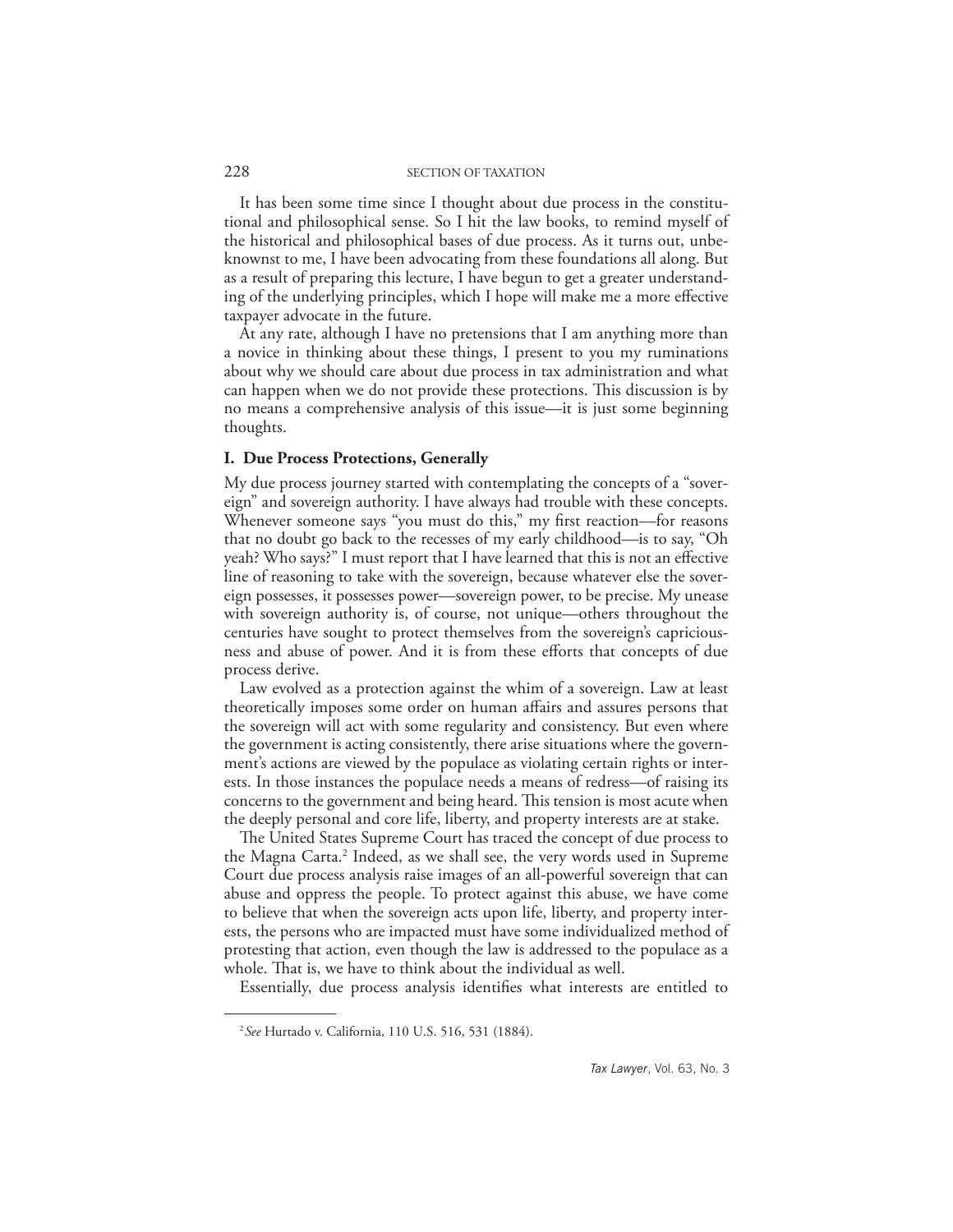protection and what process is due. Procedural due process analysis is triggered when the sovereign *enforces* its decision or policies in such a way that a grievous loss occurs. At a minimum, procedural due process requires that the sovereign provide impacted persons with notice of its action and an opportunity to be heard.<sup>3</sup> Whether the specific loss is so severe as to trigger these protections and whether the hearing comes before or after the deprivation are questions that continue to be litigated.

The value of procedural due process goes beyond protecting an individual's interests, as important as that is. Procedural due process raises the question of what it means to be constituted as a government. It provides the individual with the ability to interact with the government, to be treated as a person and with dignity. It requires that there be a *conversation* about what is being done to that person and why it is being done. Even when the outcome of the dialogue is clear—indeed, *especially* when the outcome will be unchanged—the right to be heard, that is, to explain to the sovereign how its action will affect you, and the right to have that government action explained to you, make individuals feel that their government is acknowledging their individual circumstances and importance even as it acts for the benefit of the whole. Procedural due process, then, is an aspect of procedural justice, which many commentators believe is a necessary component for individuals to come together and voluntarily consent to be governed.

I personally find the intrinsic value of due process protections to be compelling. These protections comport with the concept of a power so great and confident that it can afford to be equitable—and when the sovereign overreaches, the protections act to restrain the sovereign from abusing that great power. However, as I remind my employees, simply saying that something isn't "fair" or "equitable," even where true, generally will not win arguments with the sovereign, or for that matter, with the Service. We must do something else. We must show that the *practical* consequences of this government action violate a fundamental protection or right.

In addition to due process's intrinsic worth, there is the practical benefit of due process as a means of ensuring that the government enforces the laws accurately and even-handedly. The goal, from a practical perspective, is to minimize *inaccurate* or *inconsistent* deprivations of protected interests, on the one hand because it is the right thing to do and on the other because it keeps the government in power and the masses from rising up.

In large and powerful sovereign agencies like the Service, accuracy and consistency very quickly become equated with efficiency, economy, and expediency. To these three "*E*s" I would like to add two others—effectiveness and efficacy. That is to say, a practical due process analysis not only weighs the government's need to operate with efficiency but also evaluates what the action is actually accomplishing in light of the stated goals for that action.

<sup>&</sup>lt;sup>3</sup> See, e.g., Grannis v. Ordean, 234 U.S. 385, 394 (1914) ("The fundamental requisite of due process of law is the opportunity to be heard.").

*Tax Lawyer*, Vol. 63, No. 3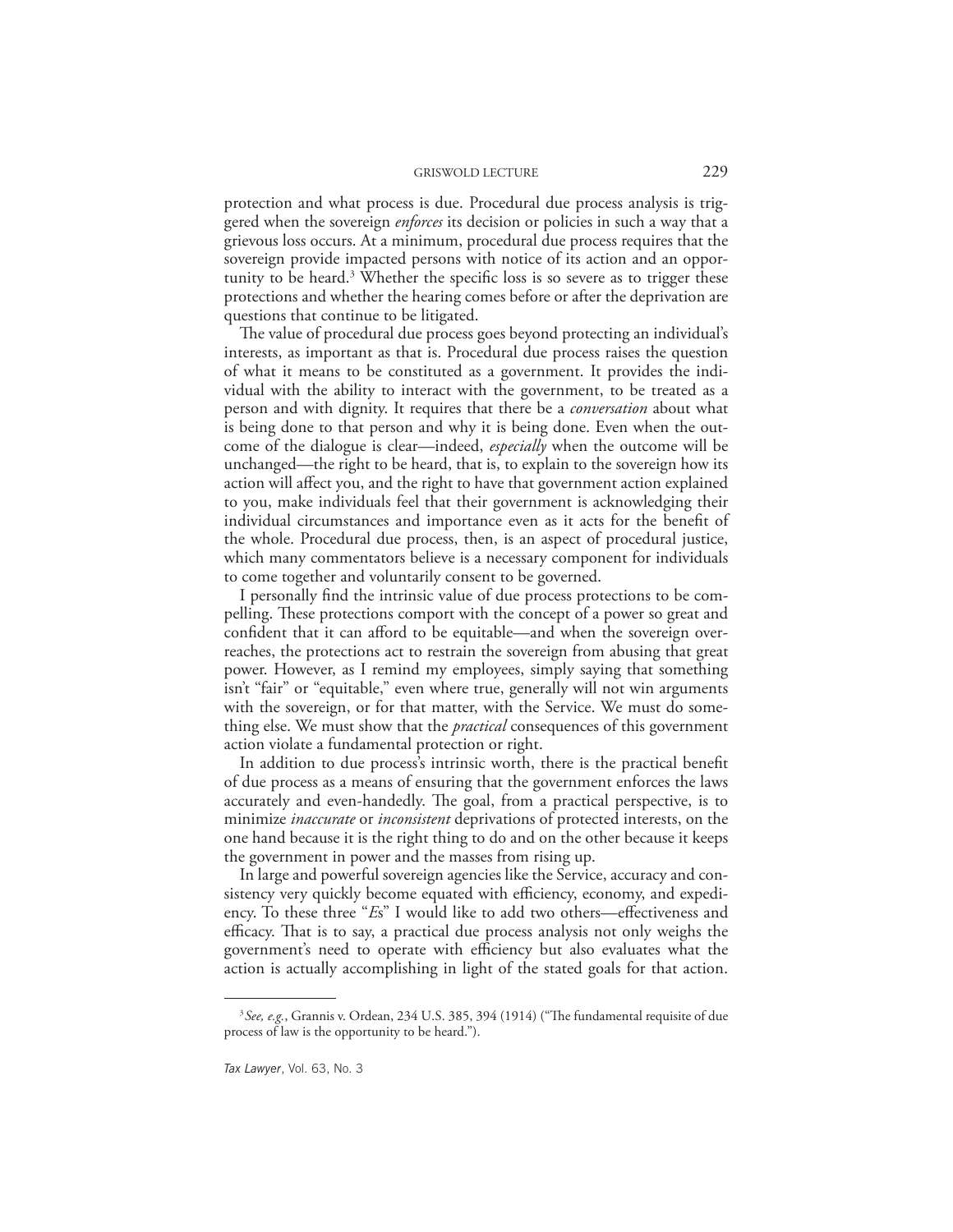Moreover, where core interests are impacted such that the right to be heard accrues, the opportunity to be heard must not be so "efficient" that it vitiates the individual's ability to raise his concerns. Tus, for the sovereign to accurately and consistently administer the laws, it must provide a *meaningful* opportunity to be heard. Accuracy also requires that the government agent hearing the individual's concerns be unbiased—that is, the government must listen—not *pretend* to listen, but *actually* listen.

In sum, then, due process protects persons against the sovereign's abuse of power by requiring that when the sovereign deprives persons of core interests, they will be notified of that taking and granted the meaningful opportunity to have their concerns heard before an unbiased decision-maker.

## **II. Due Process Protections in Tax Administration**

So, now let's talk about taxes. Other than when government takes a person's life or deprives a person of liberty, I can think of a no more significant interest than a person's *means* to have life, liberty, and property. In our modern society, money is that means. On a weekly if not daily basis, the Service is the sovereign's agent for taking from the populace its means to secure significant individual interests.

That is why people have such a personal, visceral reaction to the Service. Even otherwise powerful people fear the Service's sovereign power and the potential for abuse because the government action they see most often is a "taking." They are fearful of invasive audits, and, especially with the expansion of third-party information reporting, they recognize that the government knows a great deal about them. To counteract these fears and to reassure taxpayers that the Service will not and does not abuse its power, strong due process protections are required.

Yet for much of the Service's existence, whole aspects of its activities—its enforcement of the laws—have escaped close procedural due process analysis. Why is that? The short answer is, "Taxes are the life-blood of government."

This phrase actually comes from a fascinating 1935 case, *Bull v. United* States, which dealt with equitable recoupment.<sup>4</sup> In ruling for the taxpayer, the Supreme Court pondered how and why, in the tax world, we have stood the usual administrative procedure on its ear:

But taxes are the lifeblood of government, and their prompt and certain availability an imperious need. Time out of mind, therefore, the sovereign has resorted to more drastic means of collection. The assessment is given the force of a judgment, and if the amount assessed is not paid when due, administrative officials may seize the debtor's property to satisfy the debt.<sup>5</sup>

<sup>4 295</sup> U.S. 247 (1935).

<sup>5</sup> *Id.* at 259–60.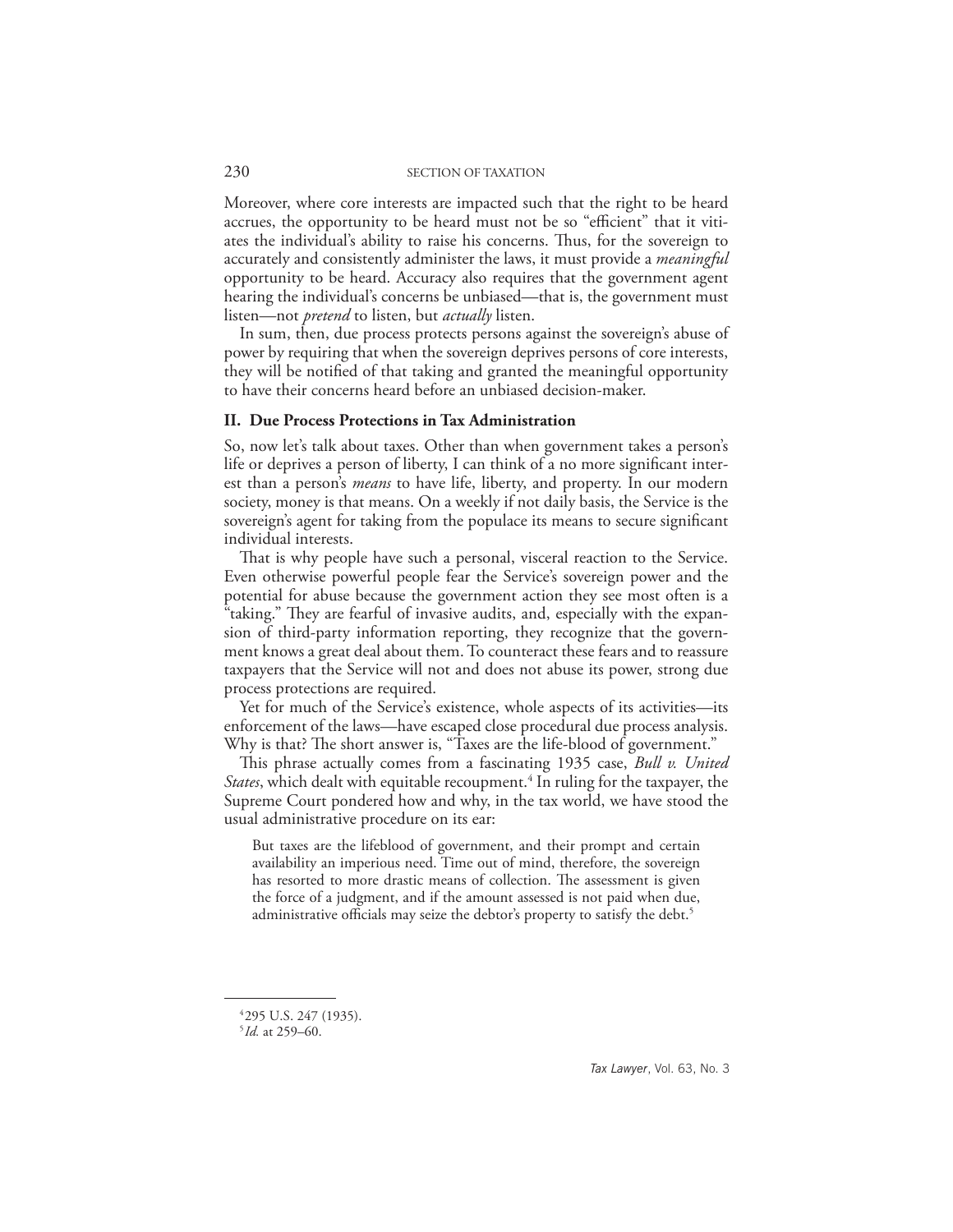The Court further noted that the government "through a palpable mistake took more than it was entitled to" take, and that "[r]etention of the money was against morality and conscience."6 It then went on, through application of the doctrine of equitable recoupment, to correct this mistake. So all was right with the world for Mr. Bull's estate. But the Court acknowledged that there are times when "morality and conscience" will not prevail.7

In the United States, deference to the sovereign's awesome collection power runs deep. In an 1881 case, *Springer v. United States*, the taxpayer challenged the federal government's seizure and sale of his real property in satisfaction of a tax debt on due process grounds.<sup>8</sup> The United States Supreme Court wrote:

The proceedings of the collector were not in conflict with the amendment to the Constitution which declares that "no person shall be deprived of life, liberty, or property without due process of law." The power to distrain personal property for the payment of taxes is almost as old as the common law. The Constitution gives to Congress the power "to lay and collect taxes, duties, imposts, and excises." . . . Mr. Chief Justice Marshall said, "The power to tax involves the power to destroy."9

The Court then provided the rationale for its refusal to interfere with Congress's awesome power to collect taxes:

The prompt payment of taxes is always important to the public welfare. It may be vital to the existence of a government. The idea that every tax-payer is entitled to delays of litigation is unreason. If the laws here in question involved any wrong or unnecessary harshness, it was for Congress, or the people who make congresses, to see that the evil was corrected. The remedy does not lie with the judicial branch of government.<sup>10</sup>

The next stop on our whirlwind tour of constitutional due process in tax administration involves *Phillips v. Commissioner*, a 1931 case in which the taxpayer challenged the constitutionality of the recently enacted procedure for enforcing transferee liability for a tax in the same manner as it would against the underlying delinquent taxpayer.<sup>11</sup> Here, Justice Brandeis, writing for the Court, noted:

The right of the United States to collect its internal revenue by summary administrative proceedings has long been settled. . . . Property rights must

<sup>9</sup>*Id.* at 593 (internal citations omitted).<br><sup>10</sup>*Id.* at 594.

<sup>6</sup>*Id*. at 260.

<sup>7</sup>*Id*.

<sup>8 102</sup> U.S. 586 (1881). One of the taxpayer's lines of attack against the validity of the seizure and sale was an allegation that the underlying tax was an impermissible "direct" tax. The opinion includes a fascinating discussion of Constitutional history relating to direct taxes, replete with Gouverneur Morris, Alexander Hamilton, James Madison, slaves, and carriage taxes. I recommend it to everyone. *See id.* at 595–98.

<sup>&</sup>lt;sup>11</sup> 283 U.S. 589 (1931).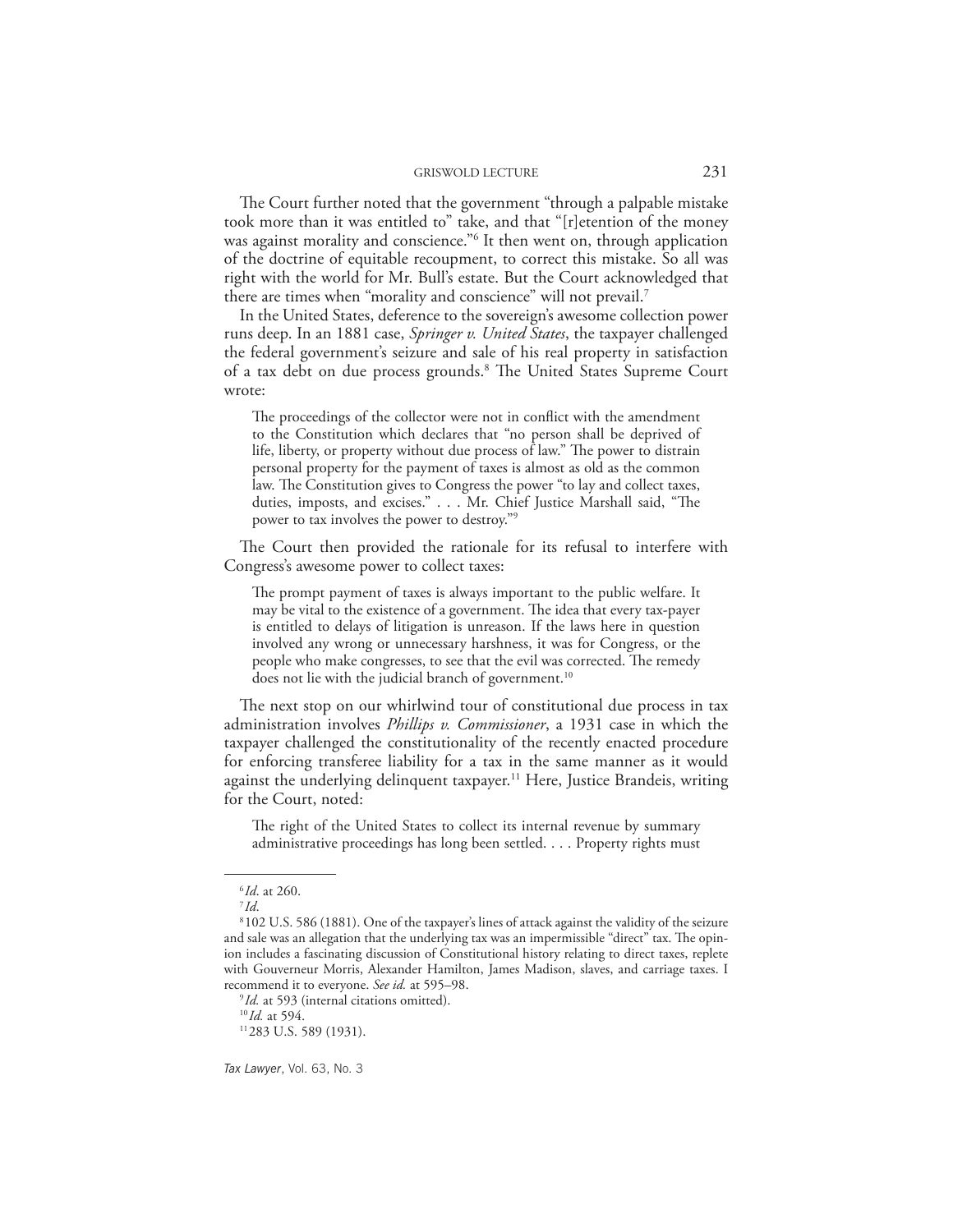yield provisionally to governmental need. Thus, while protection of life and liberty from administrative action alleged to be illegal may be obtained promptly by the writ of habeas corpus . . . . [w]here only property rights are involved, mere postponement of the judicial enquiry is not a denial of due process, if the opportunity given for the ultimate judicial determination of the liability is adequate. . . . Delay in the judicial determination of property rights is not uncommon where it is essential that governmental needs be immediately satisfied.<sup>12</sup>

The Court further noted that where the government delays collection of the tax pursuant to payment of a bond pending judicial review, such delay is a "privilege" that is "granted by the sovereign as a matter of grace solely for the convenience of the taxpayer."13

Our final stop—and by final, I do not mean to imply that there are no other points to be made, or nuances to be considered, only that we cannot be here all night and I think you all understand the gist of these holdings—is *Bob Jones University v. Simon*, in which an educational institution sought injunctive relief from the Service's revocation of its tax-exempt status because of the school's racially discriminatory admissions policies.<sup>14</sup> The petitioner alleged, among other things, that the revocation violated its right to due process and equal protection under the laws.

In discussing the Anti-Injunction Act, which provides that "no suit for the purpose of restraining the assessment or collection of any tax shall be maintained in any court",<sup>15</sup> Justice Powell, writing for the Court, noted that "the principal purpose of this language [is] the protection of the Government's need to assess and collect taxes as expeditiously as possible with a minimum of preenforcement judicial interference."<sup>16</sup> The history of judicial interpretation of the Anti-Injunction Act demonstrated that "the Act may not be evaded 'merely because collection would cause an irreparable injury, such as the ruination of the taxpayer's enterprise.'"17 Instead, where a taxpayer is attempting to show extraordinary and exceptional circumstances that would warrant injunctive relief, it must "be established that the Service's action is plainly without a legal basis"18—a high bar, indeed.

The Court noted that the university did have an avenue to judicial review. After its exempt status was revoked, it could challenge the validity of the assessment of income taxes that the Service would most assuredly assess against it. It also observed that these procedures may not be the best possible, but stated that "although the congressional restriction to postenforcement review may place an organization claiming tax-exempt status in a precarious financial

<sup>&</sup>lt;sup>12</sup>Id. at 595-97 (internal citations omitted).

<sup>13</sup>*Id.* at 599.

<sup>14 416</sup> U.S. 725 (1974).

<sup>15</sup> I.R.C. § 7421

<sup>&</sup>lt;sup>16</sup>416 U.S. 725, 736.

<sup>&</sup>lt;sup>17</sup> Id. at 745 (citing Enochs v. Williams Packing & Navigation Co., 370 U.S. 1, 7 (1962)). 18 *Id.*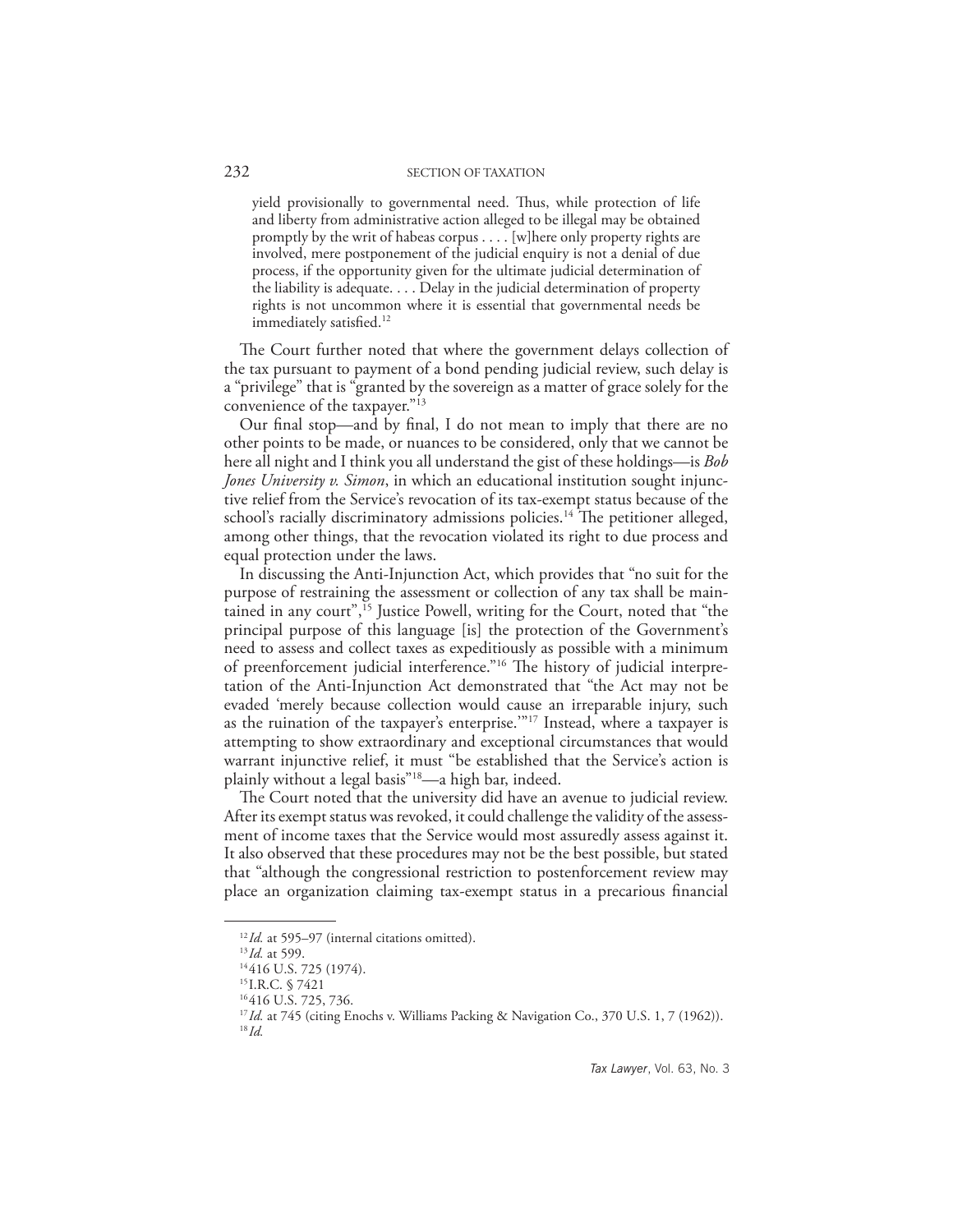position, the problems presented do not rise to the level of constitutional infirmities, in light of the powerful governmental interests in protecting the administration of the tax system from premature judicial interference."<sup>19</sup> The Court concluded by acknowledging, "The degree of bureaucratic control that, practically speaking, has been placed in the Service over those in petitioner's position is susceptible of abuse, regardless of how conscientiously the Service may attempt to carry out its responsibilities."20 But as in *Springer,* the Court referred the petitioner to Congress, thereby relegating these concerns to mere policy considerations rather than constitutional issues.

So, where are we? The courts seem to be saying that because from "time" out of mind" the sovereign's power to require payment of taxes immediately to satisfy government need is almost "as old as the common law," the government's summary collection procedures pass constitutional muster so long as the taxpayer is afforded an eventual and ultimate avenue of judicial review. If Congress doesn't like this approach, then it is up to Congress to act to provide taxpayers with protections beyond what is constitutionally required.

# **III. A Policy Justification for Greater Due Process Protections in Tax Administration**

In fact, Congress over the years has acted to provide additional taxpayer protections. With respect to assessments, we now have access to a pre-payment forum, the United States Tax Court, in which to challenge the proposed assessment of most taxes.<sup>21</sup> In matters pertaining to tax-exemption, entities have access to pre-revocation judicial review.<sup>22</sup> And finally, in most collection matters, taxpayers have access to a one-time pre-levy and post-lien filing hearing, including judicial review of the government's proposed collection activities under an "abuse of discretion" standard.<sup>23</sup> From my perspective as the National Taxpayer Advocate, these protections are all for the good. While a due process analysis of tax administration may not implicate constitutional violations, our analysis should not stop there. As my mother used to say, "Just because you *can*, doesn't mean you *should*." Thus, although the courts may hold that there is no constitutional requirement for pre-decisional hearings in the tax collection context, there are significant policy reasons for providing them.24

<sup>19</sup>*Id.* at 747.

<sup>20</sup>*Id.* at 749–50.

<sup>21</sup>*See generally* I.R.C. §§ 6211–6214.

<sup>22</sup> I.R.C. § 7428.

<sup>23</sup> I.R.C. §§ 6320, 6330.

<sup>&</sup>lt;sup>24</sup> Despite the cases discussed *supra*, I remain unconvinced that there is no constitutionally protected interest in a pre-deprivation hearing in tax administration today, given that increasing automation heightens the risk that the government will make an erroneous determination and in light of the expansion of the tax filing population since *Bull v. United States*, or even *Bob Jones University v. Simon*, to include very low income taxpayers who do not have the means to challenge government error in post-deprivation hearings. But that is a topic for more in-depth analysis at another time.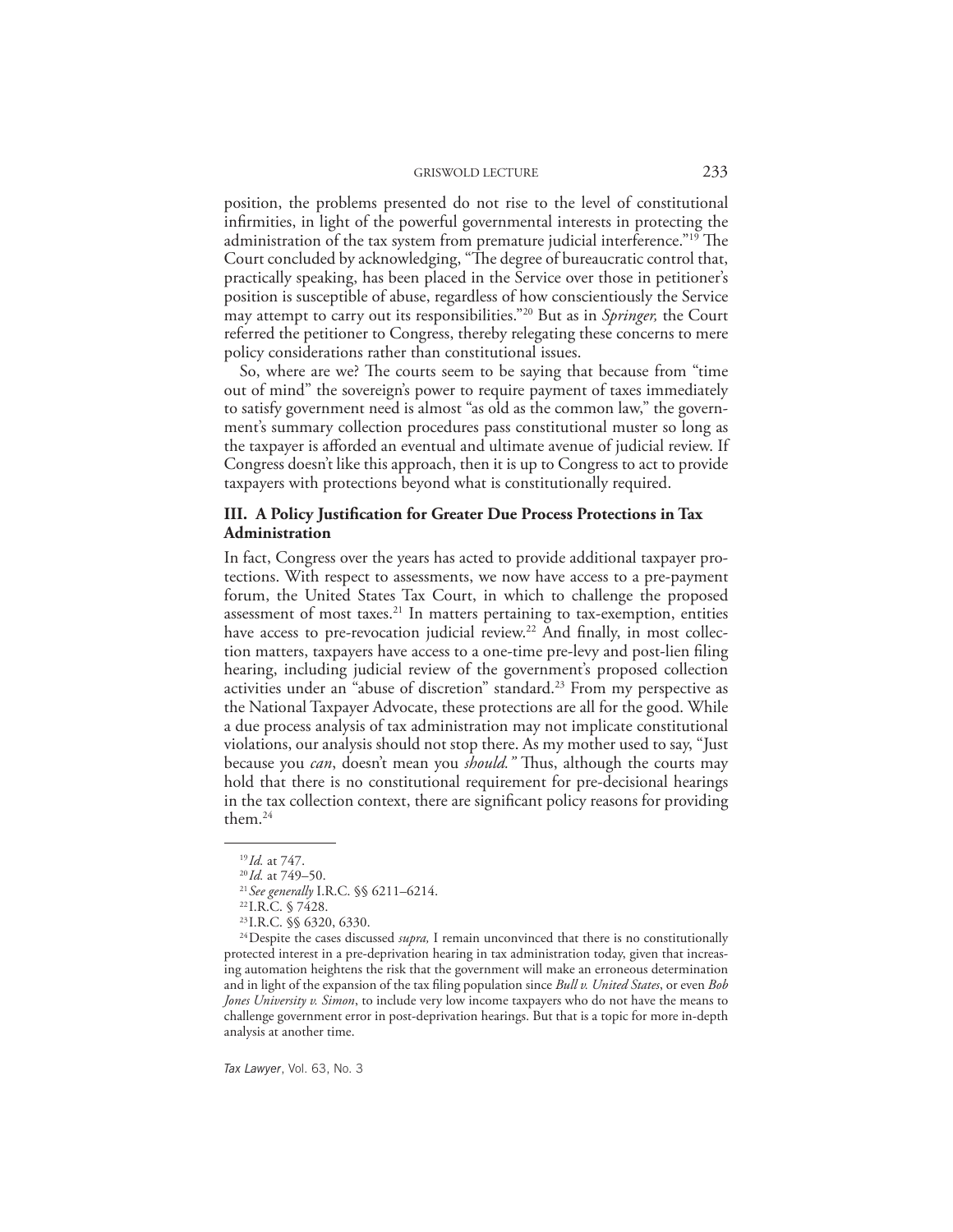Because due process, as part of procedural justice, serves the larger purpose of engaging individuals and making them feel heard in a meaningful way, regardless of the outcome, it helps ease the sense among many taxpayers that the government acts in arbitrary ways. Confidence in fairness, accuracy, and consistency of government, in turn, makes taxpayers more willing to participate in government. After all, unlike in the days of the divine right of kings, we constitute a government because we, its citizens, *consent* to be governed.

Keep that consent in mind as we turn *Bull v. United States* on its head for a bit: If taxes are the life-blood of government, then it is the taxpayers who provide that life-blood. So, if the government wants a long life, it is in its self-interest that taxpayers remain financially viable and in long-term tax compliance. For many taxpayers, their financial viability and long-term tax compliance are most affected by Service collection activities, because it is at that point that tax assessments have an actual financial impact. While the courts may say that this impact doesn't rise to a constitutionally significant taking, money is the life-blood of taxpayers to the same extent that money is the life-blood of government. For that reason, even though the government doesn't have to do it, it is good government policy to provide extra measures of protection against abuse in the collection arena. This recognition forms the basis of all the taxpayer protections that, over the years, have been enacted in the various taxpayer bills of rights.

Collection Due Process (CDP) hearings exemplify that extra protection. Let us remember that unlike most other creditors, the Service does not need to go before a judge to prove that a debt exists and obtain a judgment in order to file a lien or levy on assets. The Service has *awesome* lien and levy self-help authorities. This is consonant with "time out of mind" sovereign need for the efficient collection of taxes. Yet Congress authorized CDP hearings to impose a pause at the beginning of this process to make sure that the sovereign thinks about the taxpayer just a bit.

I am aware that some commentators have criticized this procedure, not least because of its origin in the hearings leading up to the IRS Restructuring and Reform Act of 1998 (RRA 98), which are viewed as Service-bashing. I do not share this view of either CDP or RRA 98. Certainly we can make improvements to the CDP hearing regime that, I note, was proposed by that "known radical," Michael Saltzman, when he appeared before and corre-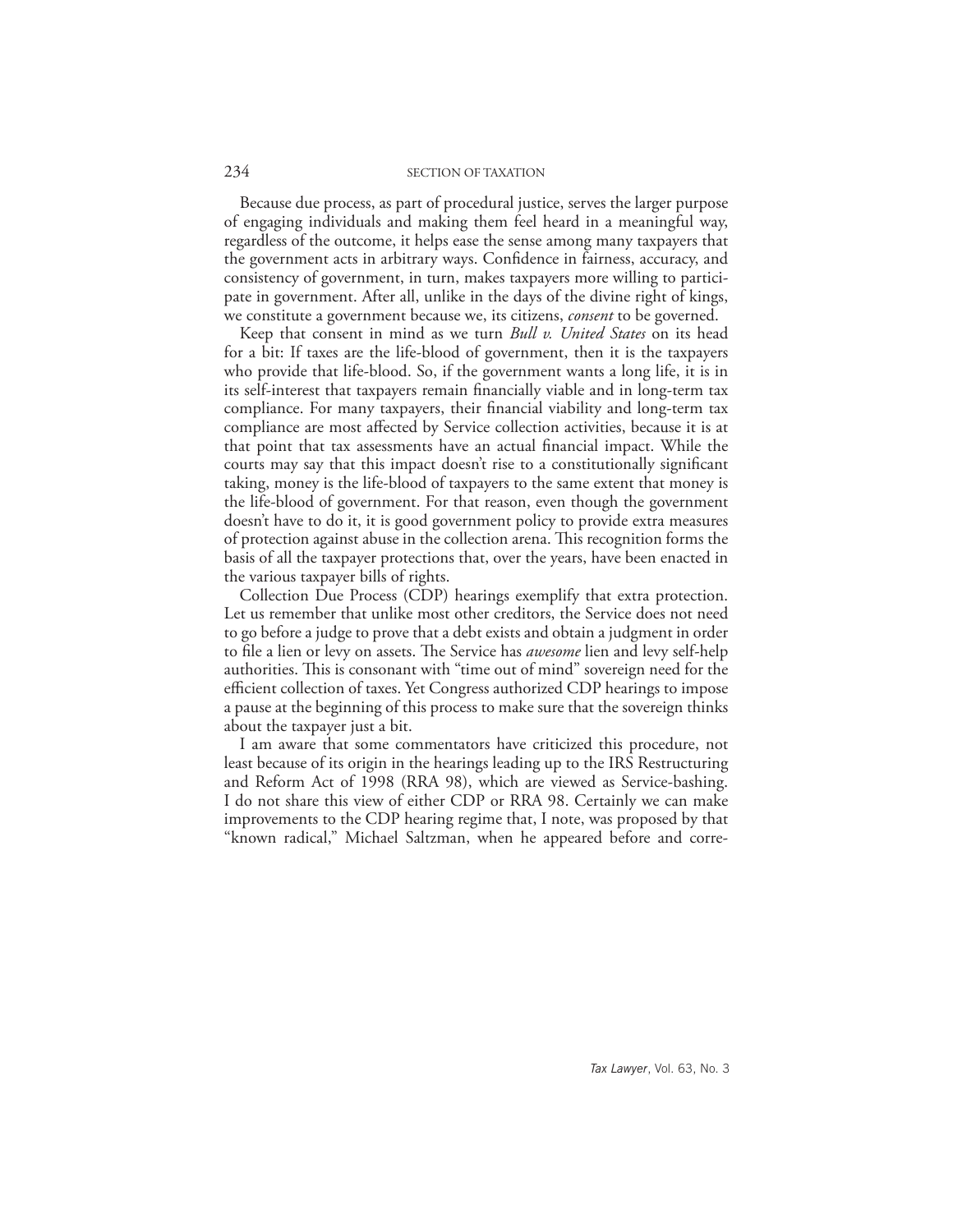sponded with the Senate Finance Committee in 1998.<sup>25</sup> What is important here is that for the first time in United States tax administration, taxpayers are provided an opportunity to engage in a conversation with the sovereign about the proposed taking. The sovereign is required to balance "the need for the efficient collection of taxes with the legitimate concern of the person that any collection action be no more intrusive than necessary."<sup>26</sup> Now, this is a merciful sovereign I can actually get my mind around!

I note, too, that the availability of the CDP hearing procedure does not dictate the outcome. It simply assures the taxpayer should he avail himself of the opportunity, that the *sovereign's* need for life-blood will be weighed against the *taxpayer's* need for that life-blood and that the sovereign will try to minimize the damage to the taxpayer's welfare. Providing the right to a dialogue with the sovereign, and to receive an explanation for a sovereign action against a core interest, is very different from saying that a person will prevail as a result of that dialogue.

Similar to Tax Court and other judicial proceedings in the assessment context, judicial review of Collection Due Process hearings makes transparent what is happening to taxpayers. Transparency in tax administration is essential because it enables us to identify problems and affords us the opportunity to change things. For far too long, the Service collection function labored in the dark, and criticisms were characterized as hearsay or excused as anomalies. Well, now we have the court record. And however imperfect the CDP procedure may be, this procedural scrutiny tilts the balance a little bit away from an almost unchecked pre-deprivation collection authority to a meaningful review of a sample of Service collection activities.

*Tax Lawyer*, Vol. 63, No. 3

. . . .

<sup>&</sup>lt;sup>25</sup> In his response to questions from Chairman Roth of the Senate Finance Committee, Michael Saltzman made the following recommendations for enhanced due process protection in tax collection:

As your hearings have confirmed, revenue officers in IRS district Collection Divisions have enormous discretion in taking collection action against taxpayers, including the filing of notices of federal tax liens against their property, serving levies, and seizing and selling their property. Taxpayers are deprived of their property without due process because there is no statutory procedure for any independent review of the revenue officer's collection decision.

Accordingly, I recommend adoption of the following procedures:

a. There should be a statutory procedure for the review of IRS collection action.

b. The model for this review procedure should be Section 7429, which permits a taxpayer to obtain administrative and judicial review of a jeopardy assessment or jeopardy levy. . . .

c. I believe that threatened liens and levies should be reviewed by an Appeals officer. Unlike the jeopardy levy review procedures, I recommend that judicial review be conducted by special trial judges of the Tax Court, who will hear the case on an expedited basis.

*IRS Restructuring: Hearings on H.R. 2676 Before the S. Comm. on Finance*, 105th Cong. 376 (1998) (written comments of Michael Saltzman).

 $^{26}$  I.R.C. § 6330(c)(3)(C).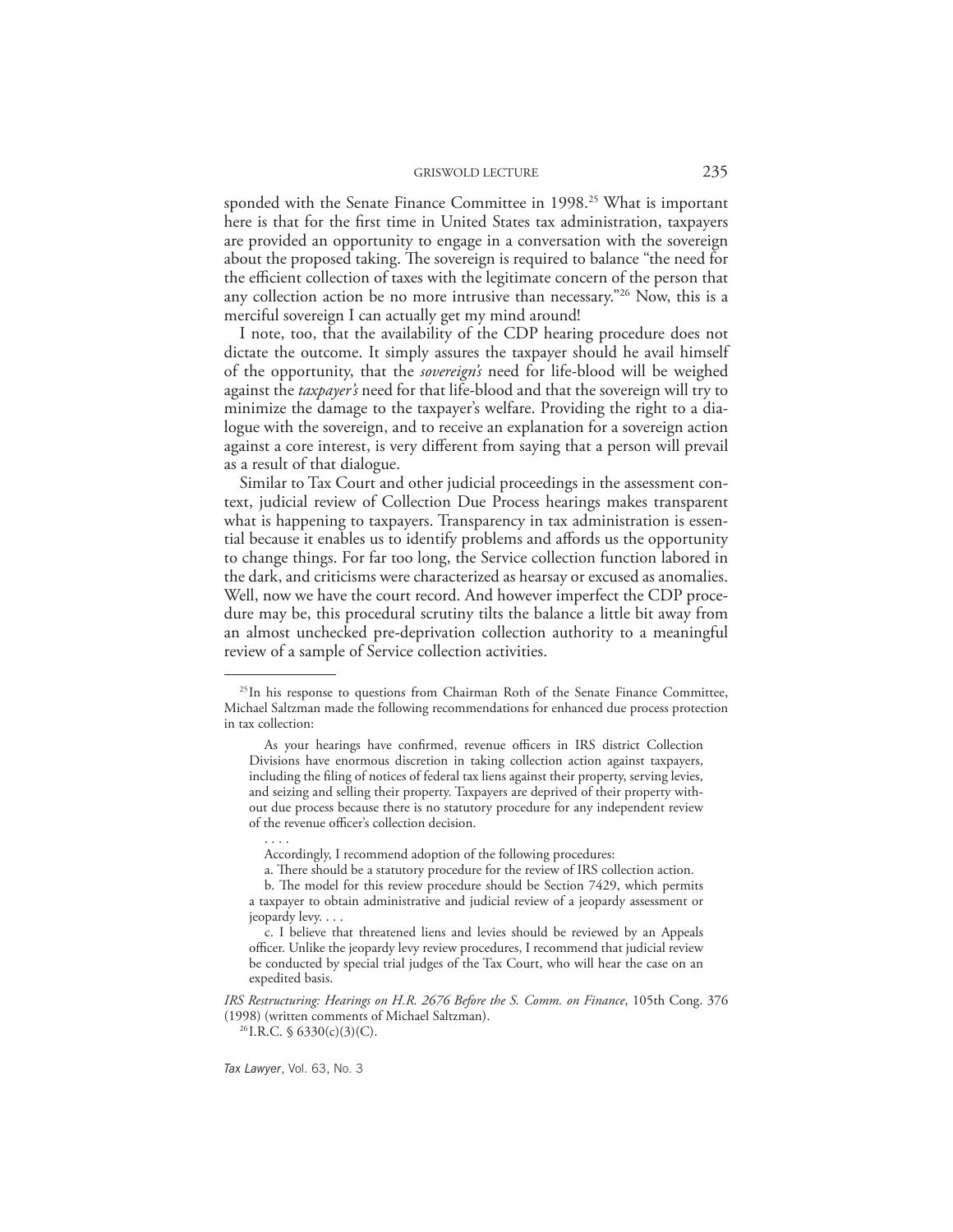So, let's close with a story—a recent Tax Court case—to illustrate what this transparency can show us and why it is important.

On December 21, 2009, the Tax Court issued an opinion in the case of *Vinatieri v. Commissioner*.<sup>27</sup> The decision was issued in a CDP case pursuant to the Service's motion for summary judgment. The Service had proposed to levy on the taxpayer's wages with respect to her 2002 tax liability, even though the taxpayer established, and the Service agreed, that the proposed levy would create economic hardship under section 6343, which would require a *release* of that very levy. The Service then determined that the taxpayer was eligible to be placed into "currently not collectible" (CNC) status. Her financial statement showed \$800 of monthly income and \$800 of monthly expenses, with \$14 cash on hand. The reason the Service did not place the taxpayer's account in CNC status, or explore other collection alternatives, is because the taxpayer had not filed her 2005 or 2007 returns.

The court acknowledged that requiring taxpayers to be current with filing obligations in order to obtain collection alternatives may be reasonable where the taxpayer has sufficient income to meet basic living expenses. However, the court found no requirement in the law, regulations, or cases that conditions a release of a levy for economic hardship on the filing compliance of the taxpayer. Thus, the court held that the Service can't condition release of a levy that creates economic hardship on filing and payment compliance. Noting that "[t]he purpose of section 6330 is to 'afford taxpayers adequate notice of collection activity and a meaningful hearing *before* the IRS deprives them of their property,'"28 the court found that proceeding with a levy that has to be released immediately is "unreasonable and undermines public confidence that tax laws are being administered fairly."<sup>29</sup> The court held that the Service's determination to proceed with the levy was arbitrary and an abuse of discretion.

This case contains several disturbing elements. The taxpayer's description of her economic condition, the presence of spousal abuse, the taxpayer's medical condition, the referral to a low income taxpayer clinic—which, the court notes, the taxpayer did not utilize because it was located 30 miles from her residence and her car, a 1996 Toyota with 243,000 miles on it "will not go that far"—all point to a failure on the part of many in the Service to *listen* to the taxpayer and a glorification of form over substance.

Now, let me tell you what has happened since this decision came down in December of 2009. First, a Tax Court judge drew my attention to this case. Second, the record shows that a Low Income Taxpayer Clinic attorney has entered an appearance for the petitioner. Third, I personally instituted a review by my staff of all Internal Revenue Manual provisions that relate to levies on taxpayers who have demonstrated they are experiencing economic

<sup>27 2009</sup> T.C.R. (CCH) Dec. 58,026, 133 T.C.R. Dec. (RIA) ¶ 133.16.

<sup>28 2009</sup> T.C.R. (CCH) Dec. 58,026 at 4221, 133 T.C.R. Dec. (RIA) ¶ 133.16 at 235–36.

<sup>29 2009</sup> T.C.R. (CCH) Dec. 58,026 at 4221, 133 T.C.R. Dec. (RIA) ¶ 133.16 at 236.